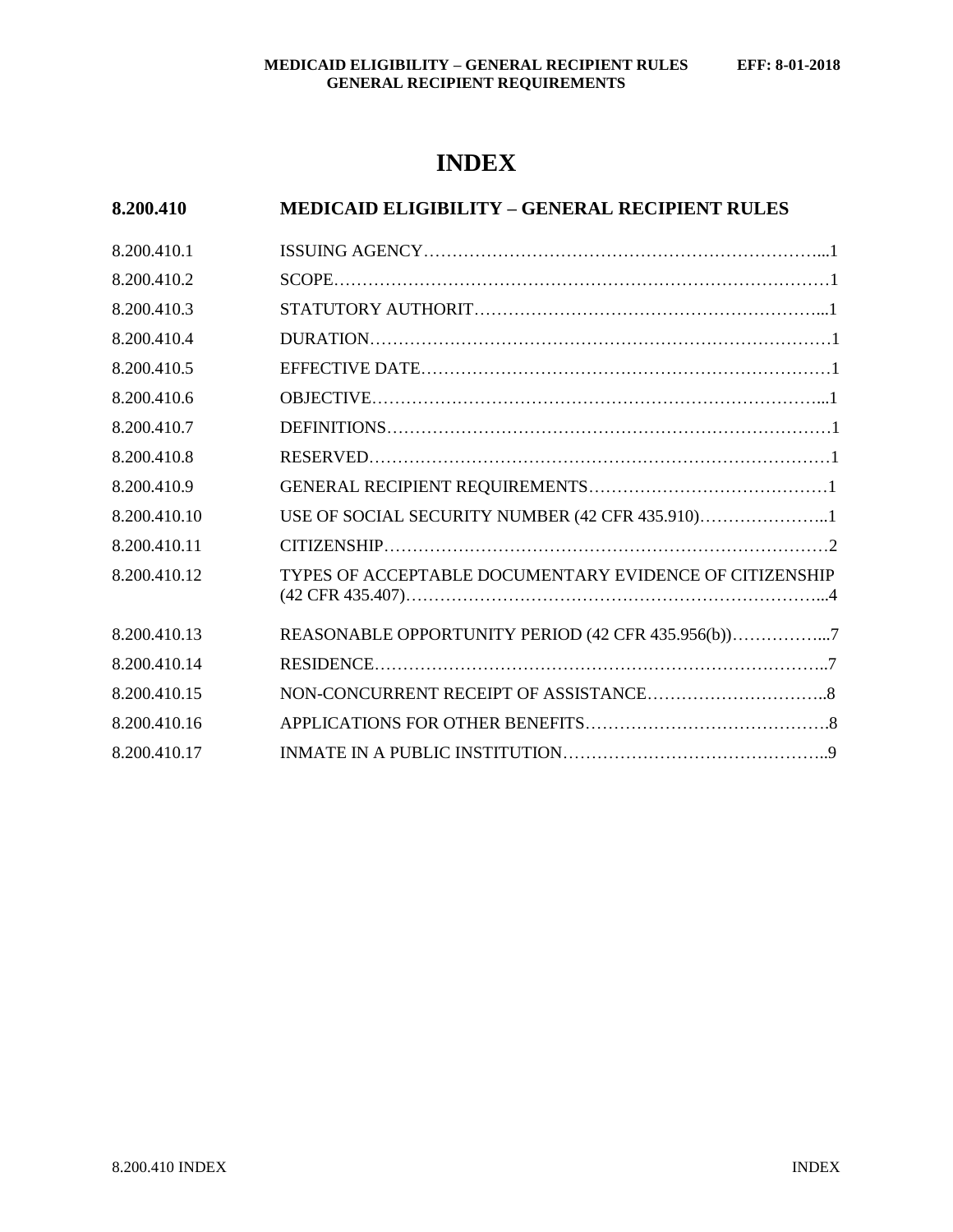## **TITLE 8 SOCIAL SERVICES CHAPTER 200 MEDICAID ELIGIBILITY - GENERAL RECIPIENT RULES PART 410 GENERAL RECIPIENT REQUIREMENTS**

<span id="page-1-0"></span>**8.200.410.1 ISSUING AGENCY:** New Mexico Human Services Department (HSD). [8.200.410.1 NMAC - Rp, 8.200.410.1 NMAC, 10/1/2017]

<span id="page-1-1"></span>**8.200.410.2 SCOPE:** The rule applies to the general public. [8.200.410.2 NMAC - Rp, 8.200.410.2 NMAC, 10/1/2017]

<span id="page-1-2"></span>**8.200.410.3 STATUTORY AUTHORITY:** The New Mexico medicaid program and other health care programs are administered pursuant to regulations promulgated by the federal department of health and human services under Title XIX of the Social Security Act as amended or by state statute. See Section 27-1-12 et seq., NMSA 1978.

[8.200.410.3 NMAC - Rp, 8.200.410.3 NMAC, 10/1/2017]

<span id="page-1-3"></span>**8.200.410.4 DURATION:** Permanent.

[8.200.410.4 NMAC - Rp, 8.200.410.4 NMAC, 10/1/2017]

<span id="page-1-4"></span>**8.200.410.5 EFFECTIVE DATE:** October 1, 2017, unless a later date is cited at the end of a section. [8.200.410.5 NMAC - Rp, 8.200.410.5 NMAC, 10/1/2017]

<span id="page-1-5"></span>**8.200.410.6 OBJECTIVE:** The objective of this rule is to provide specific instructions when determining eligibility for the medicaid program and other health care programs. Generally, applicable eligibility rules are detailed in the medical assistance division (MAD) eligibility policy manual, specifically 8.200.400 NMAC, *General Medicaid Eligibility*. Processes for establishing and maintaining MAD eligibility are detailed in the income support division (ISD) general provisions 8.100 NMAC, *General Provisions for Public Assistance Programs*. [8.200.410.6 NMAC - Rp, 8.200.410.6 NMAC, 10/1/2017]

# <span id="page-1-6"></span>**8.200.410.7 DEFINITIONS:** [**RESERVED**]

# <span id="page-1-7"></span>**8.200.410.8 [RESERVED]**

<span id="page-1-8"></span>**8.200.410.9 GENERAL RECIPIENT REQUIREMENTS:** To be eligible or continue eligibility for medicaid or other medical assistance programs, an applicant or eligible recipient must meet specific non-financial requirements. In addition to the rules in this chapter, refer to 8.100.130 NMAC regarding the following requirements:

- **A.** citizenship or non-citizen status;
- **B.** enumeration;
- **C.** residence;
- **D.** non-concurrent receipt of assistance;
- **E.** applications for other benefits; and
- **F.** assignment of medical support rights.

[8.200.410.9 NMAC - Rp, 8.200.410.9 NMAC, 10/1/2017]

<span id="page-1-9"></span>**8.200.410.10 USE OF SOCIAL SECURITY NUMBER (42 CFR 435.910):** Federal law requires, as a condition of eligibility, that each individual (including children) seeking medicaid furnish each of his or her social security numbers (SSN).

- **A.** HSD will advise the applicant of:
	- **(1)** the statute or other authority under which the agency is requesting the applicant's SSN;

and

- **(2)** the uses HSD will make of each SSN, including its use for verifying income, eligibility, and amount of medical assistance payments per 42 CFR 435.940 through 435.960.
	- **B.** If an applicant cannot recall his or her SSN or SSNs or has not been issued a SSN HSD will:
		- **(1)** assist the applicant in completing an application for an SSN;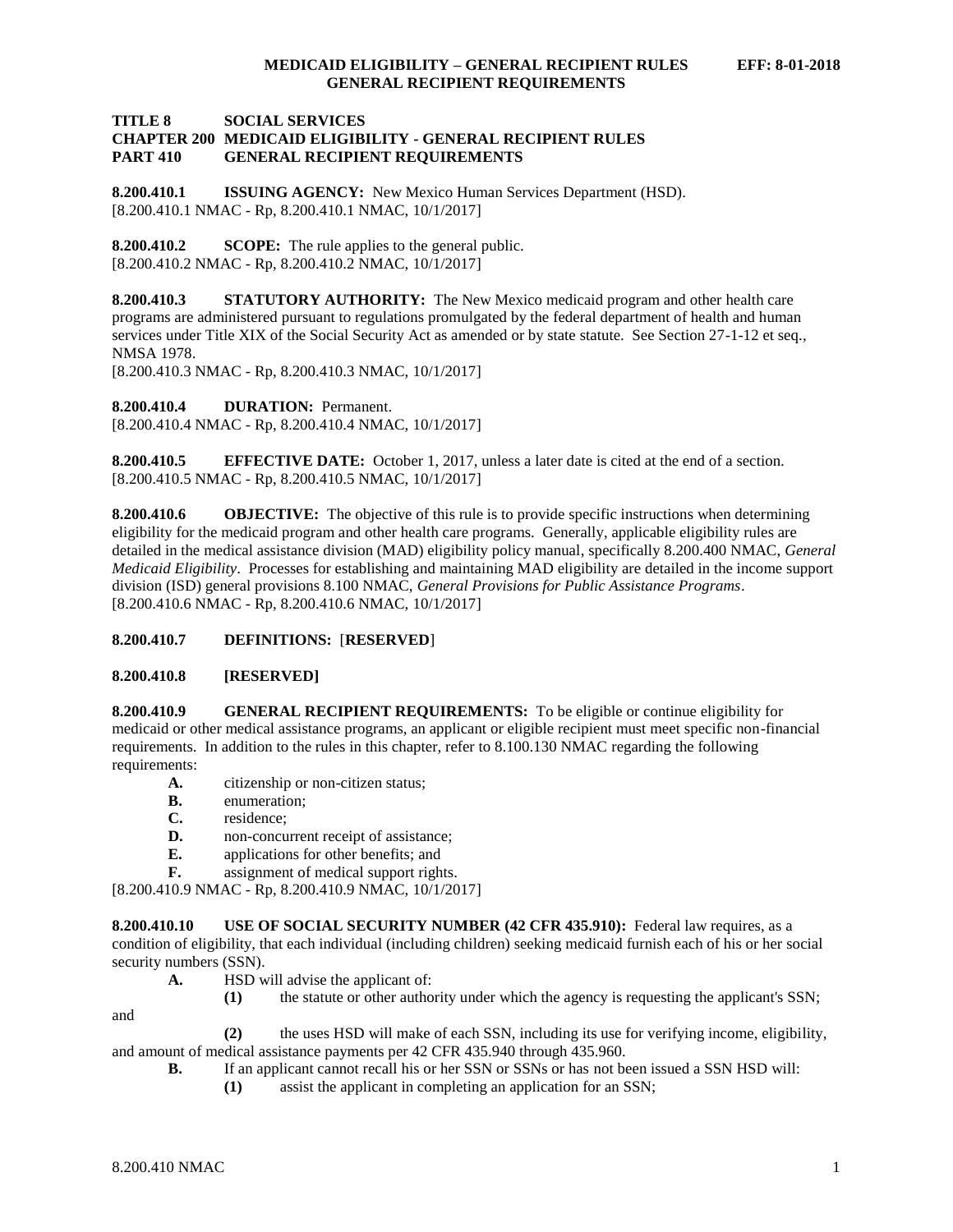**(2)** obtain evidence required under the social security administration (SSA) regulations to establish the age, the citizenship or non-citizen status, and the true identity of the applicant; and

**(3)** either send the application to SSA or, if there is evidence that the applicant has previously been issued a SSN, request SSA to furnish the number.

**C.** HSD cannot deny or delay services to an otherwise eligible individual pending issuance or verification of the individual's SSN by SSA or if the individual meets one of the exceptions in Paragraph (5) of Subsection A of 8.200.410.10 NMAC.

**D.** HSD will verify the SSN furnished by an applicant or beneficiary with SSA to ensure the SSN was issued to that individual, and to determine whether any other SSNs were issued to that individual.

**E.** Exception:

**(1)** The requirement of Paragraph (3) of Subsection A of 8.200.410.10 NMAC does not apply and HSD may give a medicaid identification number to an individual who:

**(a)** is not eligible to receive an SSN;

**(b)** does not have an SSN and may only be issued an SSN for a valid non-work reason in accordance with 20 CFR 422.104; or

**(c)** refuses to obtain an SSN because of well-established religious objections.

**(2)** The identification number may be either an SSN obtained by HSD on the applicant's behalf or another unique identifier.

**(3)** The term well established religious objections means that the applicant;

**(a)** is a member of a recognized religious sect or division of the sect; and

**(b)** adheres to the tenets or teachings of the sect or division of the sect and for that reason is conscientiously opposed to applying for or using a national identification number.

**(4)** HSD may use the medicaid identification number established by HSD to the same extent as an SSN is used for purposes described in Subparagraph (b) of Paragraph (1) of Subsection A of 8.200.410.NMAC.

[8.200.410.10 NMAC - Rp, 8.200.410.10 NMAC, 10/1/2017]

<span id="page-2-0"></span>**8.200.410.11 CITIZENSHIP:** To be eligible for medicaid, an individual must be a citizen of the United States; United States national or a non-citizen who meets the requirements set forth in either Subsection A or B of 8.200.410.11 NMAC.

**A. Non-citizens who entered the United States prior to August 22, 1996:** Non-citizens who entered the United States prior to August 22, 1996, will not be subject to the five-year bar for purposes of medicaid eligibility. These classes of non-citizens are as follows.

**(1)** Qualified non-citizens who entered the United States prior to August 22, 1996, and obtained their qualified non-citizen status prior to that date, are eligible for medicaid without the five year waiting period.

**(2)** Non-citizens who entered the United States prior to August 22, 1996, and remained continuously present in the United States until the date they obtained qualified non-citizen status on or after August 22, 1996; any single absence from the United States of more than 30 days, or a total aggregate of absences of more than 90 days, is considered to interrupt "continuous presence".

**(3)** Lawful Permanent Residents (LPRs) are qualified non-citizens per 8 USC 1641.

**(4)** A non-qualified non-citizen who was permanently residing in the United States under color of law (PRUCOL) on or before August 22, 1996, does not lose Medicaid eligibility provided all other factors of eligibility continue to be met. These non-citizens are "grandfathered". For these individuals, non-citizen eligibility may continue to be based on the PRUCOL standard. An individual eligible under the PRUCOL standard retains his or her grandfathering rights even if benefits terminate.

**B. Qualified non-citizens who entered the United States on or after August 22, 1996:**

**(1)** Qualified non-citizens who entered the United States on or after August 22, 1996, are barred from medicaid eligibility for a period of five years, other than emergency services (under Category 085), unless meeting an exception below. LPRs who adjust from a status exempt from the five-year bar are not subject to the five-year bar. The five-year bar begins on the date the non-citizen obtained qualified status. The following classes of qualified non-citizens are exempt from the five-year bar:

**(a)** a non-citizen admitted to the United States as a refugee under Section 207 of the Immigration and Nationality Act;

**(b)** a non-citizen granted asylum under Section 208 of the Immigration and Nationality Act;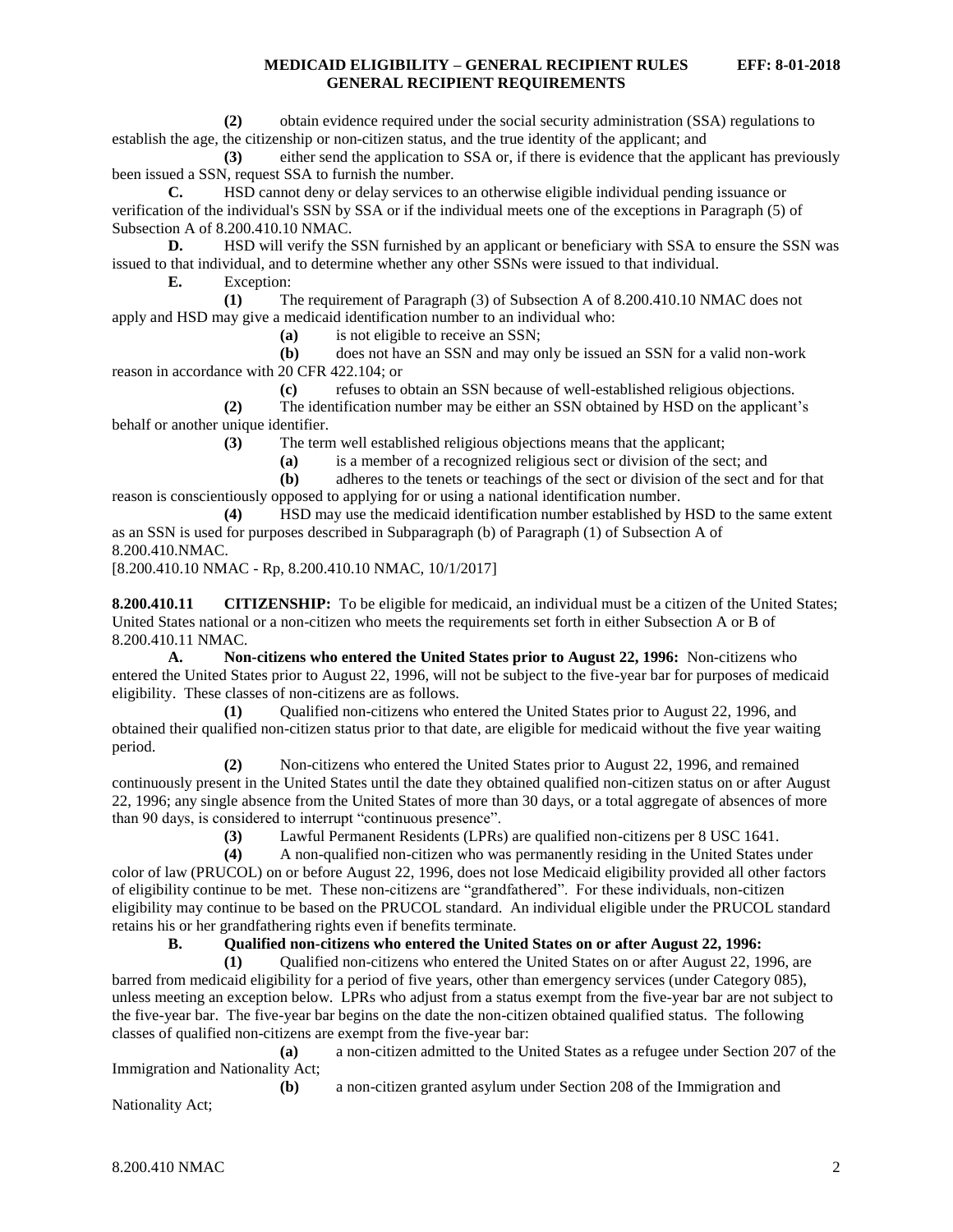**(c)** a non-citizen whose deportation is withheld under Section 243(h) of the Immigration and Nationality Act;

**(d)** a non-citizen who is lawfully residing in the state and who is a veteran with an honorable discharge not on account of non-citizen status; is on active duty other than on active duty for training, in the armed forces of the United States; or the spouse or unmarried dependent child under the age of 18 of such veteran or active duty non-citizen;

**(e)** a non-citizen who was granted status as a Cuban and Haitian entrant, as defined in Section 501(e) of the Refugee Education Assistance Act of 1980;

**(f)** a non-citizen granted Amerasian immigrant status as defined under Section 584 of the Foreign Operations, Export Financing and Related Programs Appropriations Act, 1988;

**(g)** victims of a severe form of trafficking, in accordance with Section 107(b)(1) of the Trafficking Victims Protection Act of 2000, P.L. 106-386;

**(h)** members of a federally recognized Indian tribe, as defined in 25 U.S.C. 450b(e);

**(i)** American Indians born in Canada to whom Section 289 of the Immigration and

Nationality Act applies;

**(j)** Afghan and Iraqi special immigrants under Section 8120 of Pub. L. 111-118 of the Department of Defense Appropriations Act, 2010;

**(k)** non-citizens receiving SSI; and

**(l)** battered non-citizens who meet the conditions set forth in Section 431(c) of the Personal Responsibility and Work Opportunity Reconciliation Act (PRWORA) as added by Section 501 of the Illegal Immigration Reform and Immigrant Responsibility Act of 1996, P.L. 104-208 (IIRIRA), and amended by Section 5571 of the Balanced Budget Act of 1997, P.L. 105-33 (BBA), and Section 1508 of the Violence Against Women Act of 200, P.L. 106-386; Section 431(c) of PRWORA, as amended, is codified at 8 USC 1641(c). HSD covers battered non-citizens with state general funds until the five year bar is met.

**(2)** Qualified non-citizen: A "qualified non-citizen", for purposes of this regulation, is a noncitizen, who at the time the non-citizen applies for, receives, or attempts to receive a federal public benefit, is:

**(a)** a non-citizen who is lawfully admitted for permanent residence under the Immigration and Nationality Act;

**(b)** a non-citizen who is granted asylum under Section 208 of such act; or

- **(c)** a refugee who is admitted to the United States under Section 207 of the act; or
- **(d)** an Amerasian who is admitted to the United States under Section 207 of the act;

or

**(e)** a non-citizen who is paroled into the United States under Section 212(d)(5) of such act for a period of at least one year; or

**(f)** a non-citizen whose deportation is being withheld under Section 243(h) of such act or under Section 241(b)(3); or

**(g)** a non-citizen who is granted conditional entry pursuant to 203(a)(7) or such act as in effect prior to April 1, 1980; or

**(h)** a non-citizen who is a Cuban or Haitian entrant (as defined in Section 501(e) of the Refugee Education Assistance Act of 1980); or

**(i)** certain battered women and non-citizen children of battered parents (only those who have begun the process of becoming a lawful permanent resident under the Violence Against Women Act); or **(j)** victims of a severe form of trafficking and their spouses, children, siblings, or

parents; or

**(k)** members of a federally recognized Indian tribe, as defined in 25 U.S.C. 450b(e);

or

**(l)** American Indians born in Canada to whom Section 289 of the Immigration and

Nationality Act applies; or

**(m)** Afghan and Iraqi special immigrants under Section 8120 of Pub. L. 111-118 of the Department of Defense Appropriations Act, 2010.

**(3)** Children under age 21 and pregnant women exempt from the five year bar: As authorized by CHIPRA 2009 legislation, New Mexico medicaid allows lawfully residing children under age 21 and pregnant women, if otherwise eligible including meeting state residency and income requirements, to obtain medicaid coverage. Lawfully residing children under age 21 and pregnant women must meet the residency requirement as set forth in 8.200.410.12 NMAC. A child or pregnant woman is considered lawfully present if he or she is: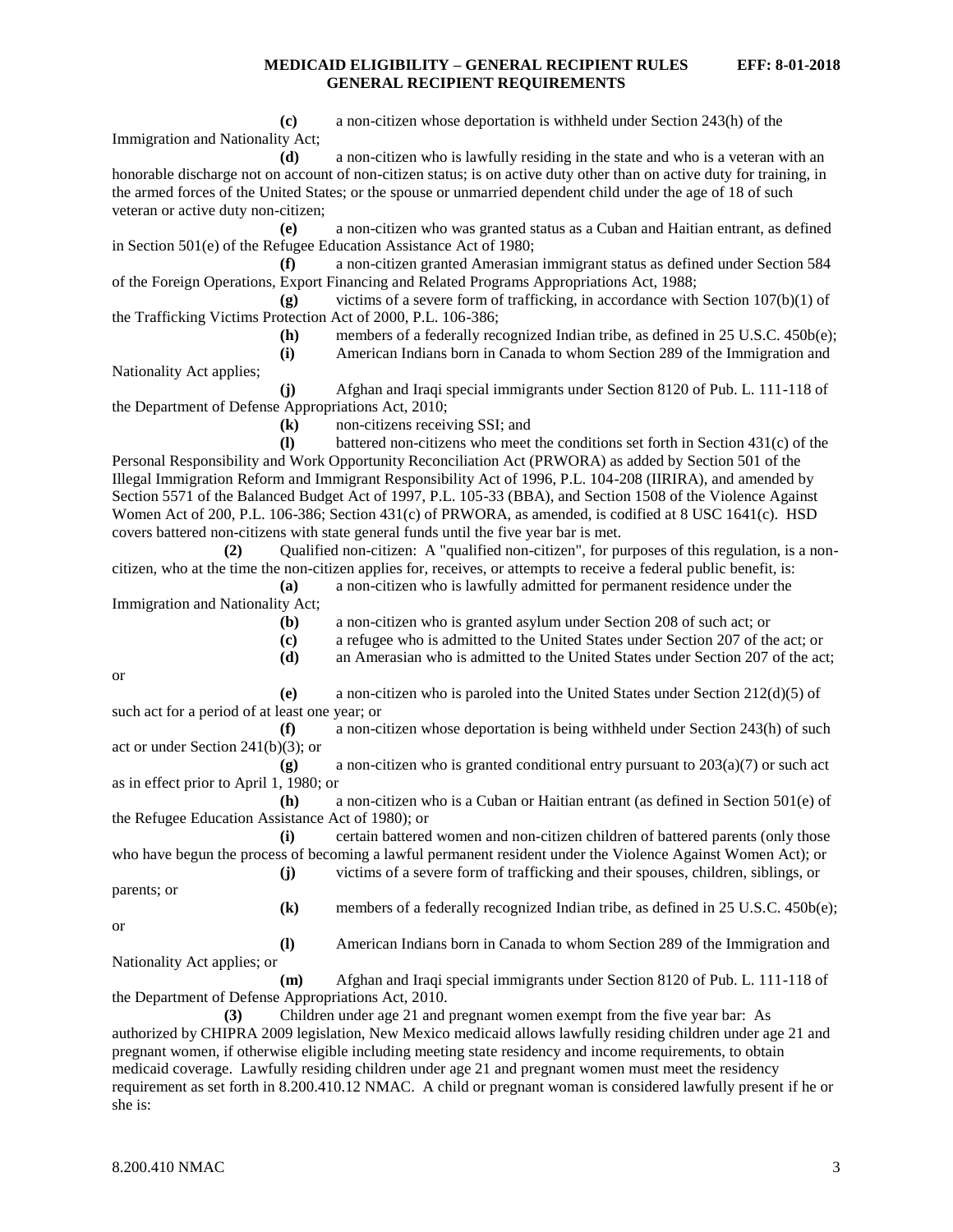1641);

**(a)** a qualified non-citizen as defined in Section 431 of PRWORA (8 USC Section

**(b)** a non-citizen in nonimmigrant status who has not violated the terms of the status under which he or she was admitted or to which he or she has changed after admission as defined under 8 USC 1101(a)(15);

**(c)** a non-citizen who has been paroled into the United States pursuant to Section 212(d)(5) of the Immigration and Nationality Act (8 U.S.C. Section 1182(d)(5)) for less than one year, except for a non-citizen paroled for prosecution, for deferred inspection or pending removal proceedings;

**(d)** a non-citizen who belongs to one of the following classes:

**(i)** non-citizens currently in temporary resident status pursuant to Section 210 or 245A of the Immigration and Nationality Act (8 U.S.C. Section1160 or 1255a, respectively);

**(ii)** non-citizens currently under temporary protected status (TPS) pursuant to Section 244 of the Immigration and Nationality Act (8 U.S.C. Section 1254a), and pending applicants for TPS who have been granted employment authorization;

**(iii)** non-citizens who have been granted employment authorization under 8 CFR 274a.12(c)(9), (10), (16), (18), (20), (22), or (24);

**(iv)** family unity beneficiaries pursuant to Section 301 of Pub. L. 101-649, as amended;

**(v)** non-citizens currently under deferred enforced departure (DED) pursuant to a decision made by the president;

**(vi)** non-citizens currently in deferred action status except those with deferred action under "Defined Action for Childhood Arrivals" who are not considered lawfully present.

**(vii)** non-citizens whose visa petitions have been approved and who have a pending application for adjustment of status;

**(e)** a non-citizen with pending applicants for asylum under Section 208(a) of the INA (8 U.S.C. Section 1158) or for withholding of removal under Section 241(b)(3) of the INA (8 U.S.C. Section 1231) or under the convention against torture who has been granted employment authorization, or is an applicant under the age of 14 and has had an application pending for at least 180 days;

**(f)** non-citizens whose applications for withholding of removal under the convention against torture have been granted;

**(g)** children who have pending applications for special immigrant juvenile status as described in Section 101(a)(27)(J) of the Immigration and Nationality Act (8 U.S.C. Section1101(a)(27)(J));

**(h)** non-citizens who are lawfully present in American Samoa under the immigration laws of American Samoa; or

**(i)** victims of trafficking.

**(4)** Non-citizen sponsors (where an affidavit of sponsorship was executed pursuant to Section 213 of the Immigration and Nationality Act subsequent to August 22, 1996): The income and resources of a non-citizen sponsor, of any individual applying for medicaid, are deemed available to the applicant, when an affidavit of support is executed pursuant to Section 213 of the Immigration and Nationality Act, on or after August 22, 1996. This counting of non-citizen sponsor income and resources is effective until the sponsored non-citizen achieves citizenship.

**(5)** The state assures that it provides limited medicaid services for treatment of an emergency medical condition, not related to an organ transplant procedure, as defined in  $1903(v)(3)$  of the social security act and 8.285.400 NMAC and implemented at 42 CFR 440.255, to the following individuals who meet all medicaid eligibility requirements, except documentation of citizenship or satisfactory immigration status or present an SSN.

**(a)** qualified non-citizens subject to the five year waiting period described in 8 USC 1613; or

**(b)** non-qualified non-citizens, unless covered as a lawfully residing child or pregnant woman by the state under the option in accordance with  $1903(v)(4)$  and implemented at 42 CFR 435.406(b).

[8.200.410.11 NMAC - Rp, 8.200.410.11 NMAC, 10/1/2017; A/E, 1/18/2018; A, 8/1/2018]

#### <span id="page-4-0"></span>**8.200.410.12 TYPES OF ACCEPTABLE DOCUMENTARY EVIDENCE OF CITIZENSHIP (42 CFR 435.407):**

**A**. **Stand-alone evidence of citizenship:** The following must be accepted as sufficient documentary evidence of citizenship: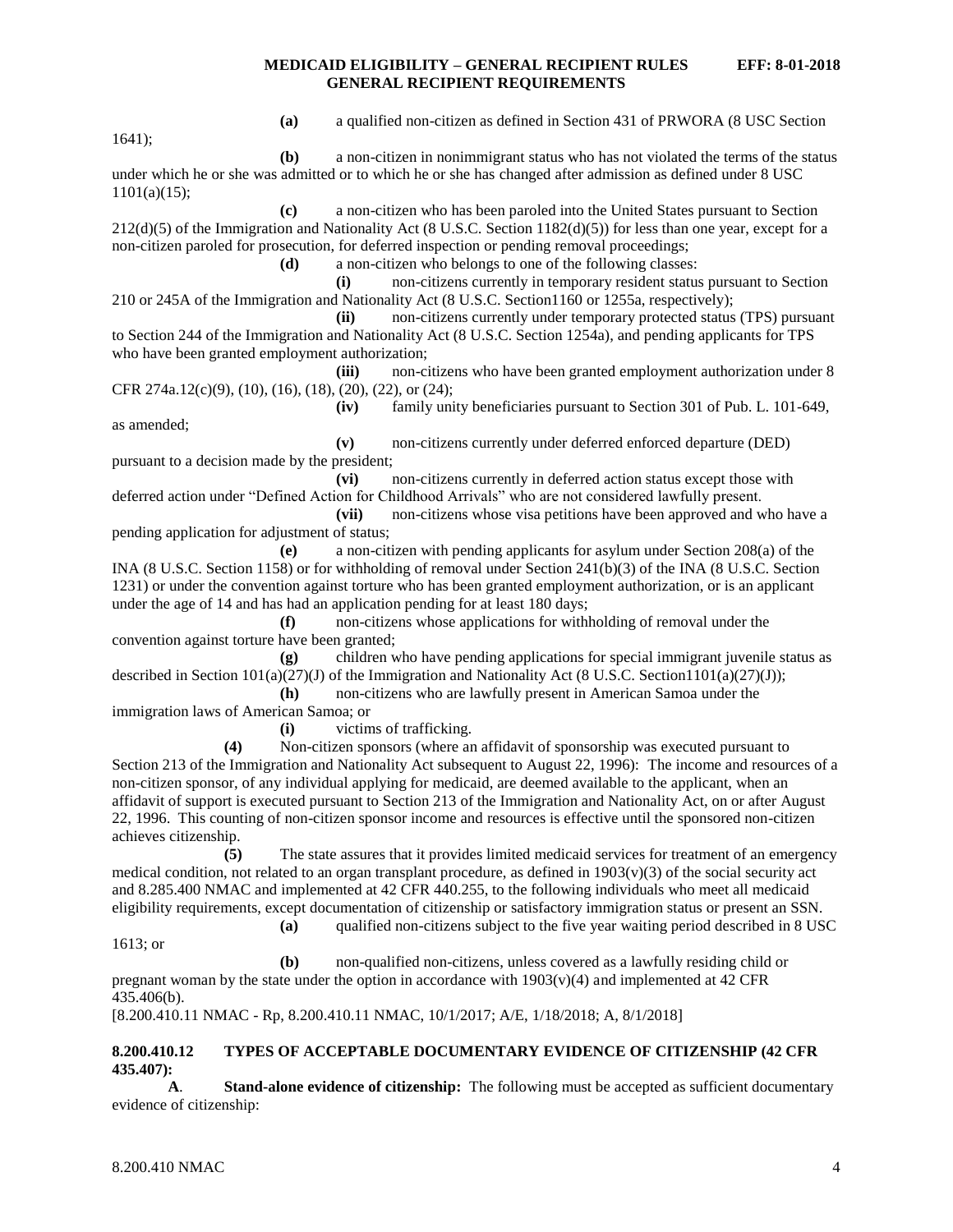- **(2)** A certificate of naturalization.
- **(3)** A certificate of U.S. citizenship.

**(4)** A valid state-issued driver's license if the state issuing the license requires proof of U.S. citizenship, or obtains and verifies a SSN from the applicant who is a citizen before issuing such license.

**(a)** A real ID issued on or after November 14, 2016 is sufficient documentary evidence of citizenship.

**(b)** A driver authorization card (DAC) is not sufficient documentary evidence of

citizenship.

**(5)** Documentary evidence issued by a federally recognized indian tribe identified in the federal register by the bureau of Indian affairs within the U.S. department of the interior, and including tribes located in a state that has an international border, which;

- **(a)** Identifies the federally recognized indian tribe that issued the document;
- **(b)** Identifies the individual by name; and
- **(c)** Confirms the individual's membership, enrollment, or affiliation with the tribe.
- **(d)** Documents described in Paragraph (5) of Subsection A of 8.200.410.12 NMAC

include, but are not limited to:

- **(i)** A tribal enrollment card;
- **(ii)** A certificate of degree of indian blood;
- **(iii)** A tribal census document;

**(iv)** Documents on tribal letterhead, issued under the signature of the

appropriate tribal official, that meet the requirements of Paragraph (5) of Subsection A of 8.200.410.12 NMAC.

**(6)** A data match with the SSA.

**B. Evidence of citizenship:** If an applicant does not provide documentary evidence from the list in Subsection A of 8.200.410.12 NMAC, the following must be accepted as satisfactory evidence to establish citizenship if also accompanied by an identity document listed in Subsection C of 8.200.410.12 NMAC:

**(1)** A U.S. public birth certificate showing birth in one of the 50 States, the District of Columbia, Guam, American Samoa, Swain's Island, Puerto Rico (if born on or after January 13, 1941), the Virgin Islands of the U.S. or the Commonwealth of the Northern Mariana Islands (CNMI) (if born after November 4, 1986, (CNMI local time)). The birth record document may be issued by a state, commonwealth, territory, or local jurisdiction. If the document shows the individual was born in Puerto Rico or the Northern Mariana Islands before the applicable date referenced in Paragraph (1) of Subsection B of 8.200.410.12 NMAC, the individual may be a collectively naturalized citizen. The following will establish U.S. citizenship for collectively naturalized individuals:

**(a)** Puerto Rico: Evidence of birth in Puerto Rico and the applicant's statement that he or she was residing in the U.S., a U.S. possession, or Puerto Rico on January 13, 1941;

**(b)** Northern Mariana Islands (NMI) (formerly part of the Trust Territory of the Pacific Islands (TTPI));

**(i)** Evidence of birth in the NMI, TTPI citizenship and residence in the NMI, the U.S., or a U.S. Territory or possession on November 3, 1986, (NMI local time) and the applicant's statement that he or she did not owe allegiance to a foreign state on November 4, 1986 (NMI local time);

**(ii)** Evidence of TTPI citizenship, continuous residence in the NMI since before November 3, 1981 (NMI local time), voter registration before January 1, 1975, and the applicant's statement that he or she did not owe allegiance to a foreign state on November 4, 1986 (NMI local time);

**(iii)** Evidence of continuous domicile in the NMI since before January 1, 1974, and the applicant's statement that he or she did not owe allegiance to a foreign state on November 4, 1986 (NMI local time). Note: If a person entered the NMI as a nonimmigrant and lived in the NMI since January 1, 1974, this does not constitute continuous domicile and the individual is not a U.S. citizen.

- **(2)** A certification of report of birth, issued to U.S. citizens who were born outside the U.S.
- **(3)** A report of birth abroad of a U.S. citizen.
- **(4)** A certification of birth in the U.S.
- **(5)** A U.S. citizen identification card.

**(6)** A Northern Marianas identification card issued by the U.S. department of homeland security (or predecessor agency).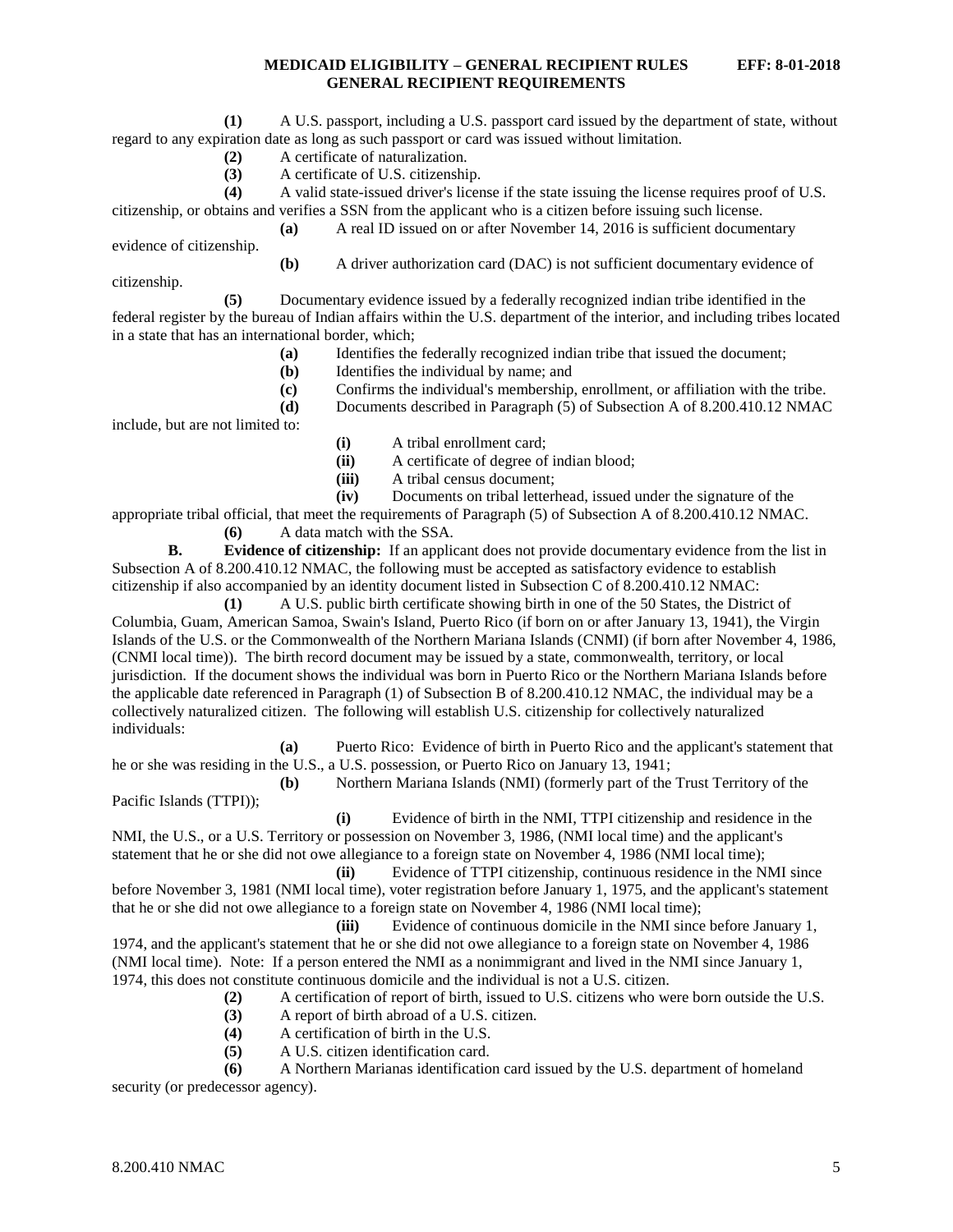- **(8)** Evidence of U.S. civil service employment before June 1, 1976.
- **(9)** U.S. military record showing a U.S. place of birth.

**(10)** A data match with the Systematic Alien Verification for Entitlements (SAVE) Program or any other process established by the department of homeland security (DHS) to verify that an individual is a citizen.

**(11)** Documentation that a child meets the requirements of section 101 of the Child Citizenship Act of 2000 as amended (8 U.S.C. 1431).

**(12)** Medical records, including, but not limited to, hospital, clinic, or doctor records or admission papers from a nursing facility, skilled care facility, or other institution that indicate a U.S. place of birth.

- **(13)** Life, health, or other insurance record that indicates a U.S. place of birth.
- **(14)** Official religious record recorded in the U.S. showing that the birth occurred in the U.S.
- **(15)** School records, including pre-school, head start and daycare, showing the child's name

and U.S. place of birth.

**(16)** Federal or state census record showing U.S. citizenship or a U.S. place of birth.

**(17)** If the applicant does not have one of the documents listed in Subsection A or Paragraph (1) through (17) of Subsection B of 8.200.410.12 NMAC, he or she may submit an affidavit signed by another individual under penalty of perjury who can reasonably attest to the applicant's citizenship, and that contains the applicant's name, date of birth, and place of U.S. birth. The affidavit does not have to be notarized.

# **C. Evidence of identity:**

**(1)** HSD will accept the following as proof of identity, provided such document has a photograph or other identifying information sufficient to establish identity, including, but not limited to, name, age, sex, race, height, weight, eye color, or address:

**(a)** Identity documents listed at 8 CFR 274a.2 (b)(1)(v)(B)(1), except a driver's license issued by a Canadian government authority.

- **(b)** Driver's license issued by a state or territory.
- **(c)** School identification card.
- **(d)** U.S. military card or draft record.
- **(e)** Identification card issued by the federal, state, or local government.
- **(f)** Military dependent's identification card.
- **(g)** U.S. coast guard merchant mariner card.
- **(h)** For children under age 19, a clinic, doctor, hospital, or school record, including preschool or day care records.

**(i)** Two other documents containing consistent information that corroborates an applicant's identity. Such documents include, but are not limited to, employer identification cards; high school, high school equivalency and college diplomas; marriage certificates; divorce decrees; and property deeds or titles.

**(2)** Finding of identity from a federal or state governmental agency. The agency may accept as proof of identity a finding of identity from a federal agency or another state agency including but not limited to a public assistance, law enforcement, internal revenue or tax bureau, or corrections agency, if the agency has verified and certified the identity of the individual.

**(3)** If the applicant does not have any document specified in Paragraph (1) of Subsection C of 8.200.410.12 NMAC and identity is not verified under Paragraph (2) of Subsection C 8.200.410.12 NMAC, the agency must accept an affidavit signed, under penalty of perjury, by a person other than the applicant who can reasonably attest to the applicant's identity. Such affidavit must contain the applicant's name and other identifying information establishing identity, as described in Paragraph (1) of Subsection C 8.200.410.12 NMAC. The affidavit does not have to be notarized.

**D. Verification of citizenship by a federal agency or another state:** HSD may rely, without further documentation of citizenship or identity, on a verification of citizenship made by a federal agency or another state agency, if such verification was done on or after July 1, 2006.

**E. Assistance with obtaining documentation**: HSD will provide assistance to individuals who need assistance in securing satisfactory documentary evidence of citizenship in a timely manner.

**F. Documentary evidence:** A photocopy, facsimile, scanned or other copy of a document must be accepted to the same extent as an original document under this section, unless information on the copy submitted is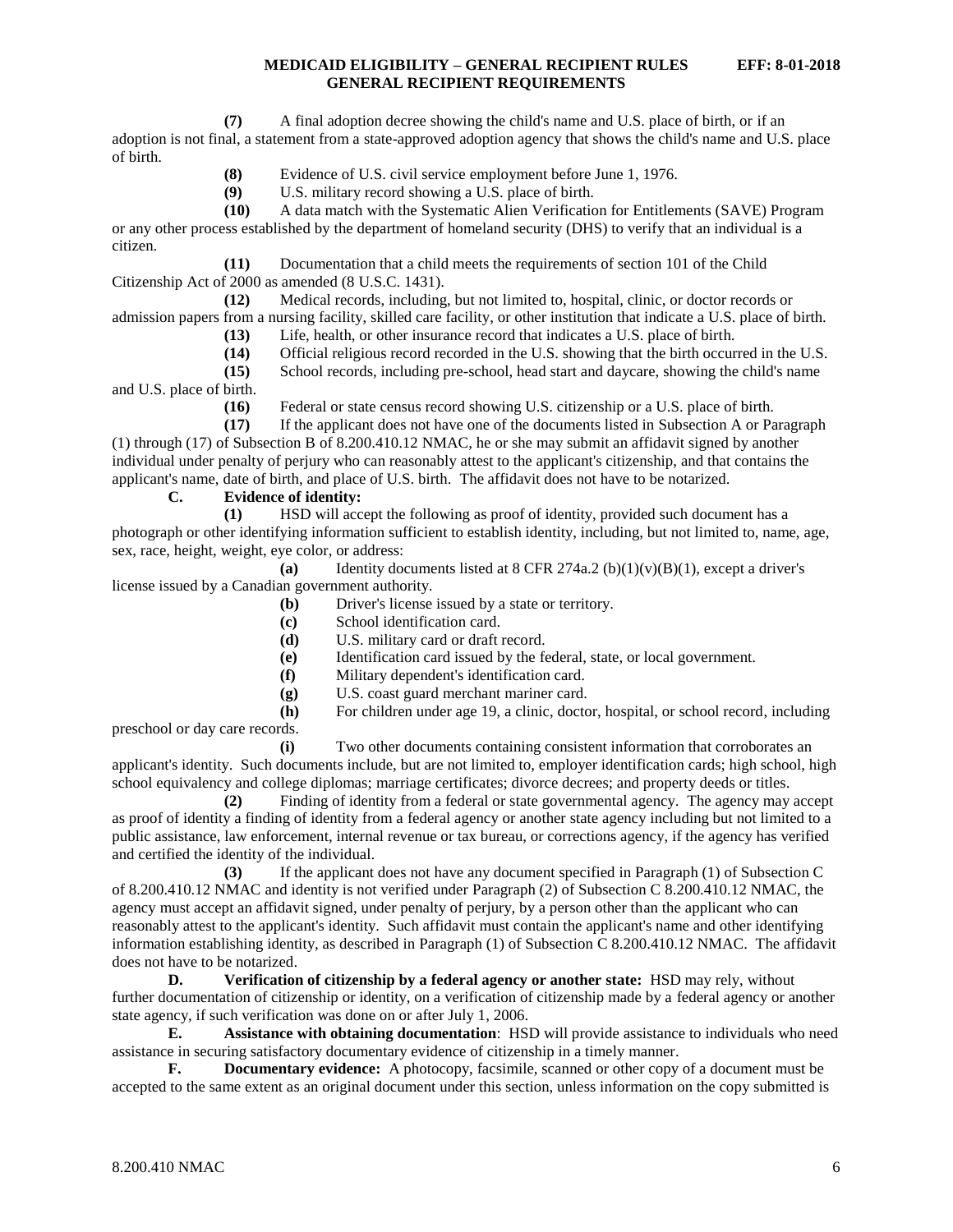inconsistent with other information available to HSD or HSD otherwise has reason to question the validity of, or the information in, the document.

[8.200.410.12 NMAC - N, 10/1/2017]

# <span id="page-7-0"></span>**8.200.410.13 REASONABLE OPPORTUNITY PERIOD (42 CFR 435.956(b)):**

**A.** HSD provides a reasonable opportunity period to individuals who have made a declaration of citizenship or satisfactory immigration status in accordance with 42 CFR 435.406, and for whom the HSD is unable to verify citizenship or satisfactory immigration status. During the reasonable opportunity period, the HSD continues efforts to complete verification of the individual's citizenship or satisfactory immigration status, or request documentation if necessary. The HSD provides notice of such opportunity that is accessible to persons who have limited English proficiency and individuals with disabilities, consistent with 42 CFR 435.905(b). During such reasonable opportunity period, the HSD must, if relevant to verification of the individual's citizenship or satisfactory immigration status:

**(1)** in the case of individuals declaring citizenship who do not have an SSN at the time of such declaration, assist the individual in obtaining an SSN in accordance with 42 CFR 435.910 and Parargraph (2) of Subsection A of 8.200.410.10 NMAC, and attempt to verify the individual's citizenship once an SSN has been obtained and verified;

**(2)** provide the individual with information on how to contact the electronic data source so that he or she can attempt to resolve any inconsistencies defeating electronic verification directly with such source, and pursue verification of the individual's citizenship or satisfactory immigration status if the individual or source informs the HSD that the inconsistencies have been resolved; and

**(3)** provide the individual with an opportunity to provide other documentation of citizenship or satisfactory immigration status, in accordance with section 1137(d) of the Act and 42 CFR 435.406 or 435.407 and 8.200.410.12 NMAC.

**B.** The reasonable opportunity period:

**(1)** begins on the date on which the notice is received by the individual. The date on which the notice is received is considered to be five days after the date on the notice, unless the individual shows that he or she did not receive the notice within the five-day period; and

**(2)** ends on the earlier of the date the HSD verifies the individual's citizenship or satisfactory immigration status or determines that the individual did not verify his or her citizenship or satisfactory immigration status or 90 days except that;

**(3)** HSD extends the reasonable opportunity period beyond 90 days, allowing for up to three 10 day extensions, for individuals declaring to be in a satisfactory immigration status if the HSD determines that the individual is making a good faith effort to obtain any necessary documentation or the agency needs more time to verify the individual's status through other available electronic data sources or to assist the individual in obtaining documents needed to verify his or her status.

**(4)** if, by the end of the reasonable opportunity period, the individual's citizenship or satisfactory immigration status has not been verified the HSD will take action within 30 days to terminate eligibility. [8.200.410.13 NMAC - N, 10/1/2017]

<span id="page-7-1"></span>**8.200.410.14 RESIDENCE:** To be eligible for medicaid, an applicant or eligible recipient must be living in New Mexico on the date of application and final determination of eligibility and have demonstrated an intention to remain in the state.

**A. Establishing residence:** Residence is established by living in the state and carrying out the types of activities associated with day-to-day living, such as occupying a home, enrolling a child in school or getting a state driver's license. An applicant or recipient who is homeless is considered to have met the residence requirements if he or she intends to remain in the state.

**B. Recipients receiving benefits out-of-state:** An applicant or an eligible recipient who receives financial or medical assistance in another state which makes residence in that state a condition of eligibility are considered residents of that state until the ISD office receives verification from the other state agency indicating that it has been notified by an applicant or eligible recipient of the abandonment of residence in that state.

**C. Individuals court ordered into full or partial responsibility of the state children youth and families department (CYFD):** When CYFD places a child in a new state of residence, the new state of residence is responsible for the provision of medicaid; however, the state must provide limited medicaid coverage for medicaid services that are part of the state medicaid benefit package and not available in the new state of residence.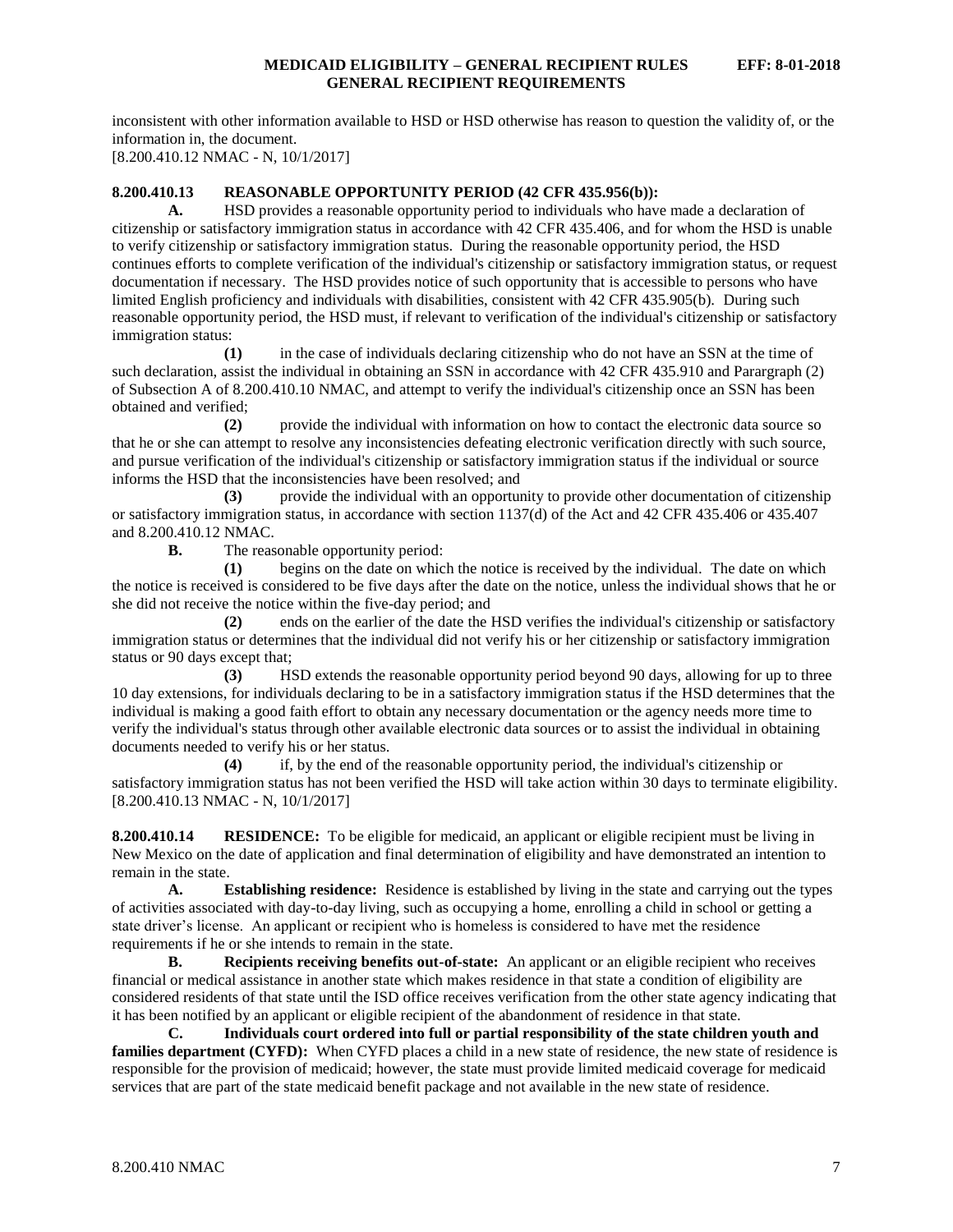**D. Abandonment:** Residence is not abandoned by temporary absences. Temporary absences occur when an eligible recipient leaves the state for specific purposes with time-limited goals. Residence is considered abandoned when the applicant or the eligible recipient leaves the state for any of the following reasons:

**(1)** intends to establish residence in another state;

**(2)** for no specific purpose with no clear intention of returning;

**(3)** applies for financial, food or medical assistance in another state which makes residence in that state a condition of eligibility; or

**(4)** for more than 30 consecutive calendar days, without notifying HSD of his or her departure or intention of returning.

**E.** Evidence of immigration status may not be used to determine that an individual is not a state resident per 42 CFR 435.956 (c)(2).

[8.200.410.14 NMAC - Rp, 8.200.410.12, 10/1/2017]

# <span id="page-8-0"></span>**8.200.410.15 NON-CONCURRENT RECEIPT OF ASSISTANCE:**

**A.** An applicant or an eligible recipient receiving medicaid in another state is not medical assistance program eligible in New Mexico except when:

**(1)** institutional care medicaid begins on a specific date within the month rather than automatically reverting to the first day of the month, if an applicant for institutional care medicaid (Category 081, 083 or 084) moves to New Mexico from another state and it can be verified that the other state will terminate the individual's medicaid eligibility under that state program prior to the initial eligibility date in New Mexico, the application may be approved even though the individual receives medicaid from the other state for part of the month; coverage in New Mexico begins after the end date of services from the other state;

**(2)** an individual is court ordered into full or partial responsibility CYFD; when CYFD places a child in a new state of residence, the new state of residence is responsible for the provision of medicaid; however, New Mexico must provide limited medicaid coverage for medicaid services that are part of New Mexico's medicaid benefit package and not available in the new state of residence.

**B.** An individual who is eligible for a full-coverage medicaid program may also be eligible for one of the medicare cost sharing medical assistance program categories. See 8.200.400 NMAC.

**C.** When a supplemental security income (SSI) recipient enters into a nursing home or hospital (institutionalized), SSA will re-evaluate SSI and related medicaid eligibility.

**(1)** When SSA determines that the individual remains eligible for SSI while institutionalized, the SSI benefit is adjusted as follows:

**(a)** if institutionalized for more than 90 calendar days - the SSI benefit is limited to thirty (\$30) a month; or

**(b)** if institutionalized for 90 calendar days or less - the SSI benefit continues at the regular amount.

**(2)** When SSA determines that the individual is not eligible for SSI, the individual or his or her authorized representative should file an application at HSD for institutional care medicaid. If the individual meets all factors of eligibility, approval of the institutional care medicaid application should be coordinated with the SSI closure date. If eligible, there will not be a break in eligibility and the individual shall not receive both SSI and institutional care medicaid in the same month pursuant to 8.281.400.10 NMAC. [8.200.410.15 NMAC - Rp, 8.200.410.13, 10/1/2017]

<span id="page-8-1"></span>**8.200.410.16 APPLICATIONS FOR OTHER BENEFITS:** As a condition of eligibility, a medicaid applicant or an eligible recipient must take all necessary steps to obtain any annuities, pensions, retirement, and disability benefits to which they are entitled, within 30 calendar days from the date HSD furnishes notice of the potential benefit, unless they can show good cause for not doing so.

**A. Benefit types:** Annuities, pensions, retirement and disability benefits include, but are not limited to, veterans' compensation and pensions, old age survivors and disability insurance (OASDI) benefits, railroad retirement benefits, and unemployment compensation.

**B. Exceptions to general requirement/good cause:** An individual may request a good cause waiver to this requirement by presenting ISD with corroborating evidence that:

**(1)** applying for other benefits is against the best interest of the individual, child or others, including physical or emotional harm to a child, parent or caregiver relative, adoption proceedings, and potential for emotional impairment; or